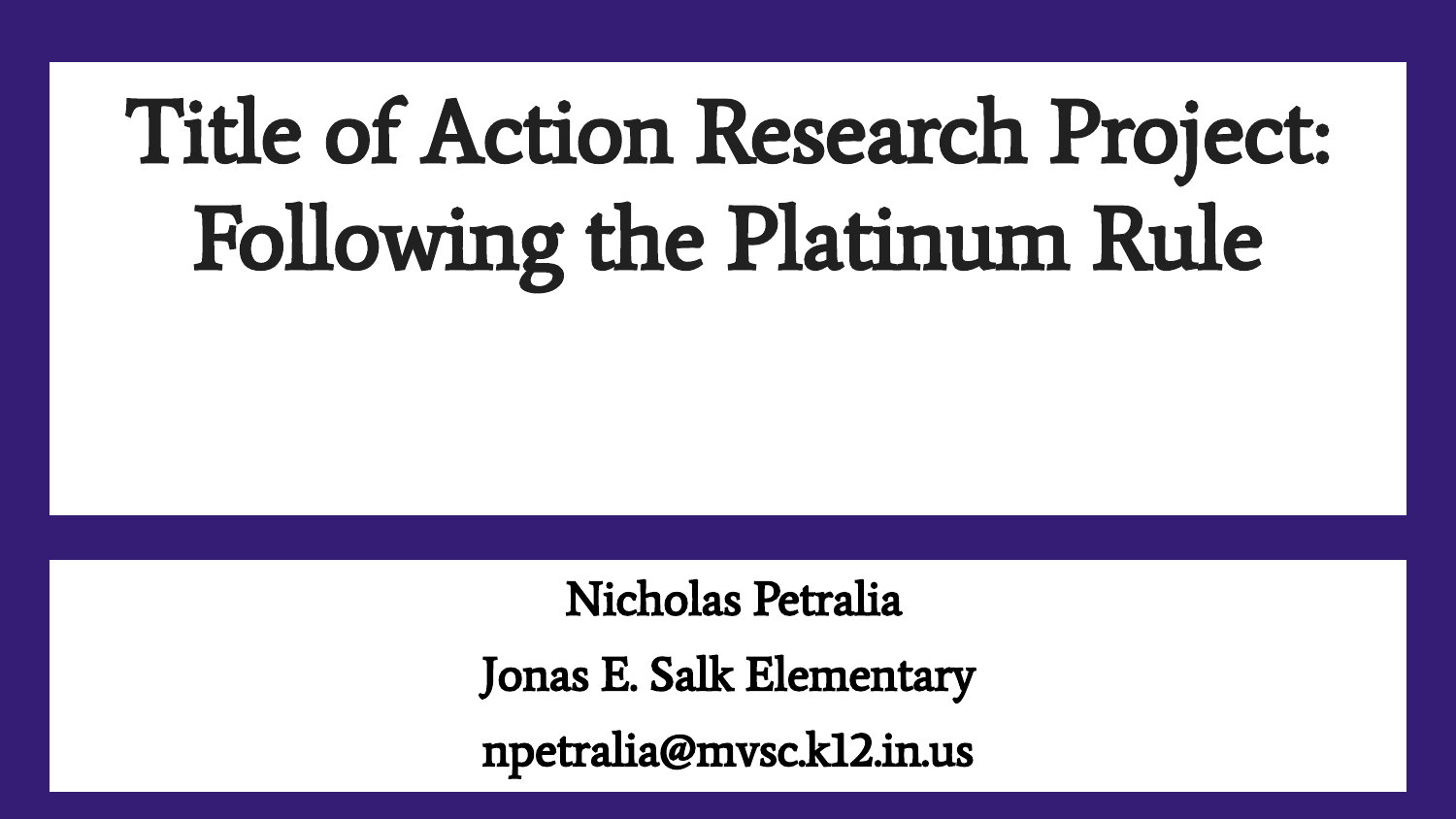### What was the problem? Background Leading to this Inquiry

- Morale has gone down especially since Covid
- Meeting the demands of a new set of challenges
- Promoting adequate yearly student growth
- Loss of school wide community due to Covid (Isolation)
- Staff are mentally EXHAUSTED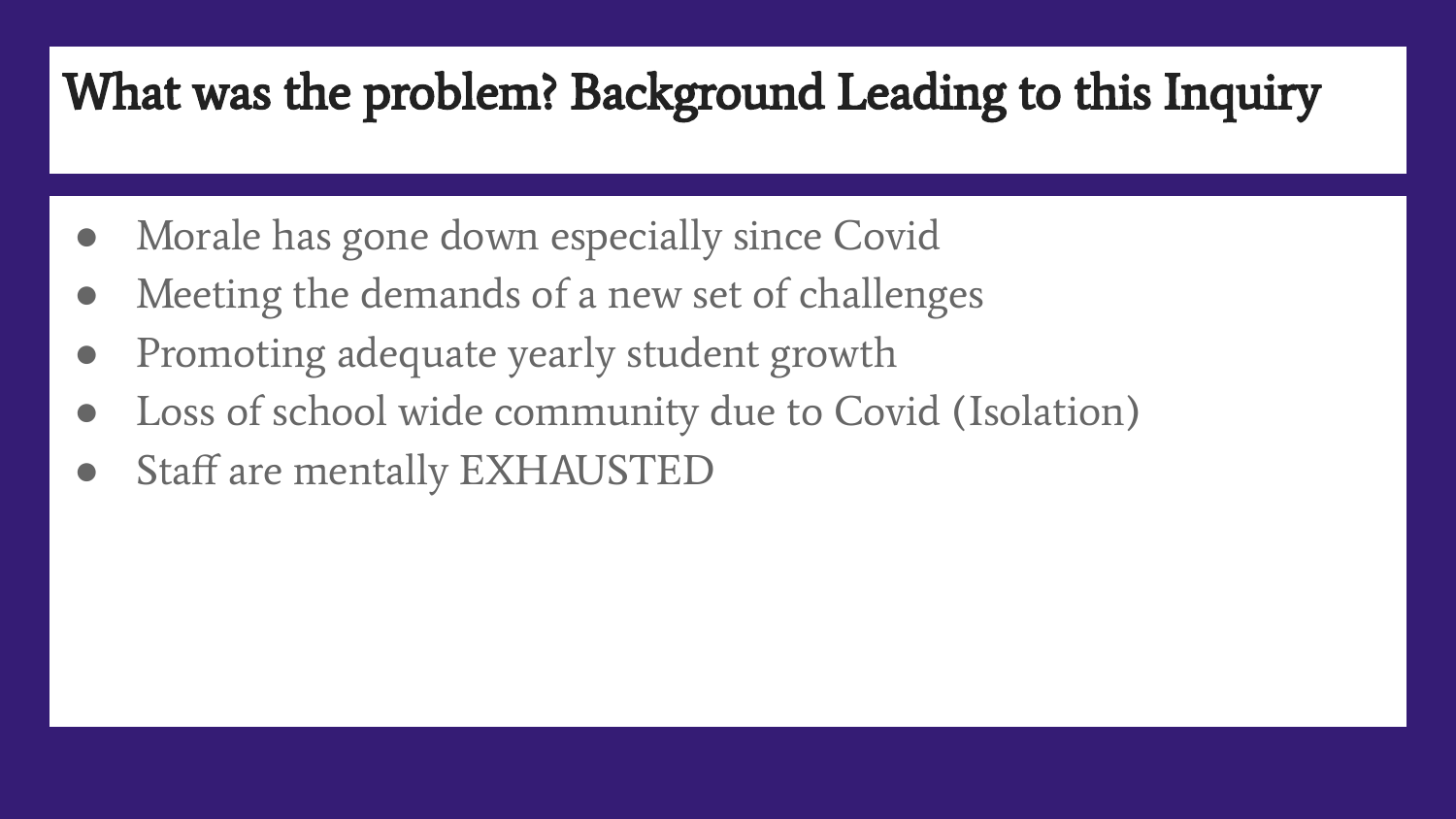#### Therefore, the purpose of my Action Inquiry was to BOOST staff morale

- It was evident that teachers and staff were in a rut and going through the motions. Teachers and staff became withdrawn and began having minimal contact with each other.
	- In what ways could I use the Platinum Rule along with Process Communication Model (PCM) to meets the needs of all Six Kahler Personality Types: Thinker, Persister, Harmonizer, Rebel, Imaginer, and Promoter.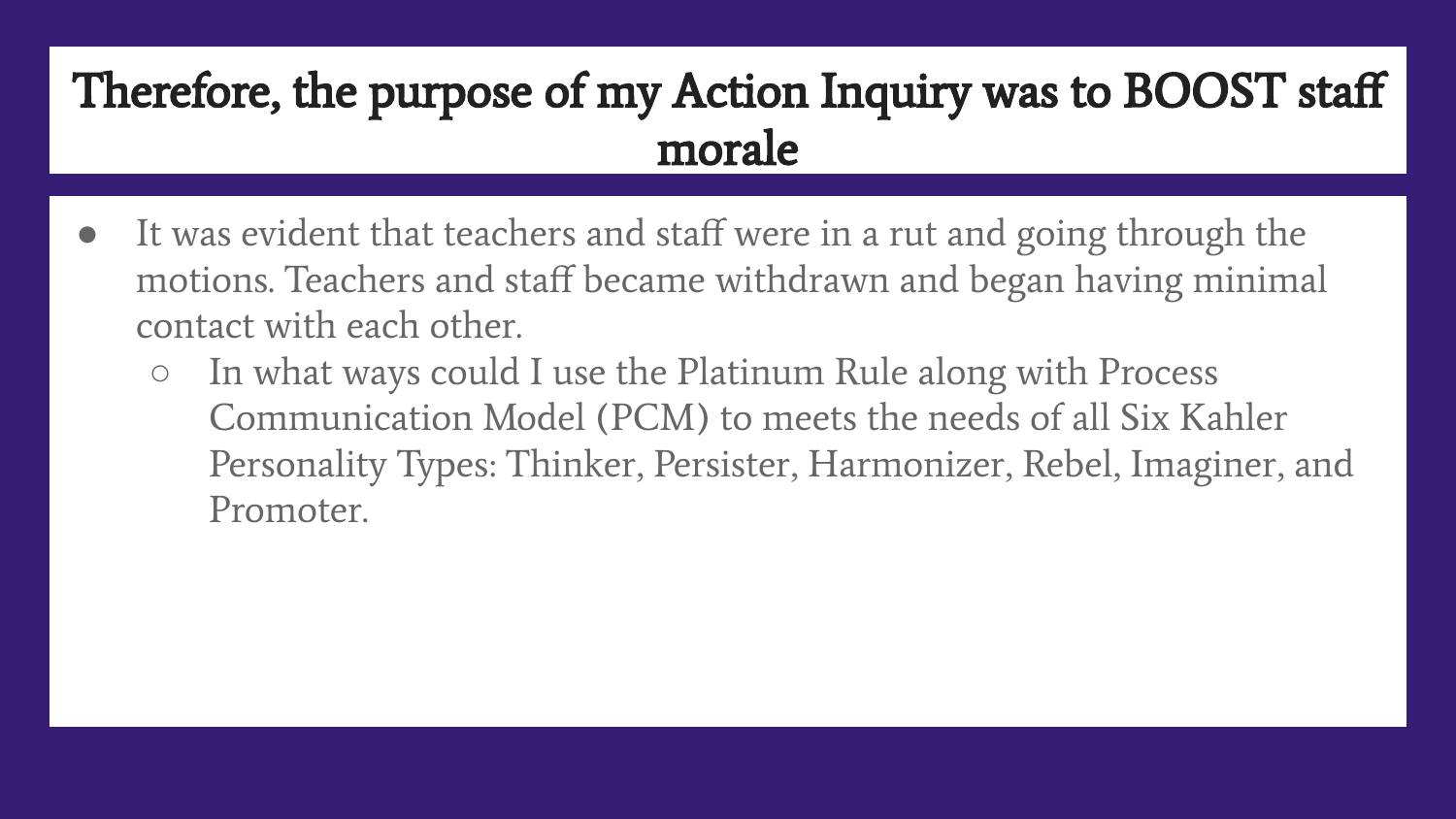# My Wondering

# . If using the Platinum Rule will boost staff morale and impact the climate of my building?

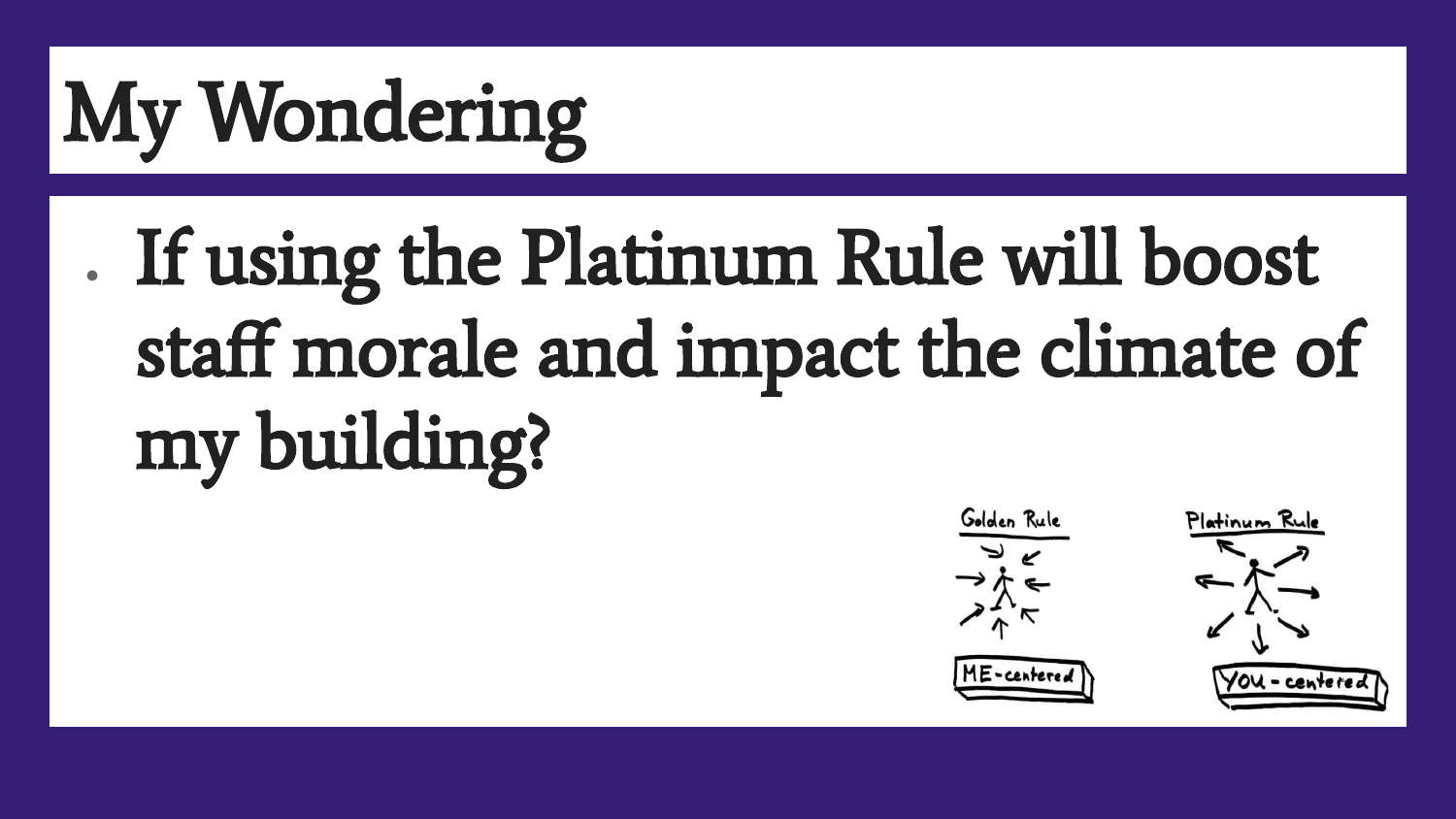## What Actions did I take?

- Prioritize and Focus on each of the six personality structures to boost morale.
	- o Thinker: Logical, Responsible, and Organized
	- **Persister:** Dedicated, Conscientious, and Observant
	- **Harmonizer:** Compassionate, Sensitive, and Warm
	- **Rebel:** Spontaneous, Creative, and Playful
	- **Imaginer:** Reflective, Imaginative, Calm
	- **Promoter:** Adaptable, persuasive, and Charming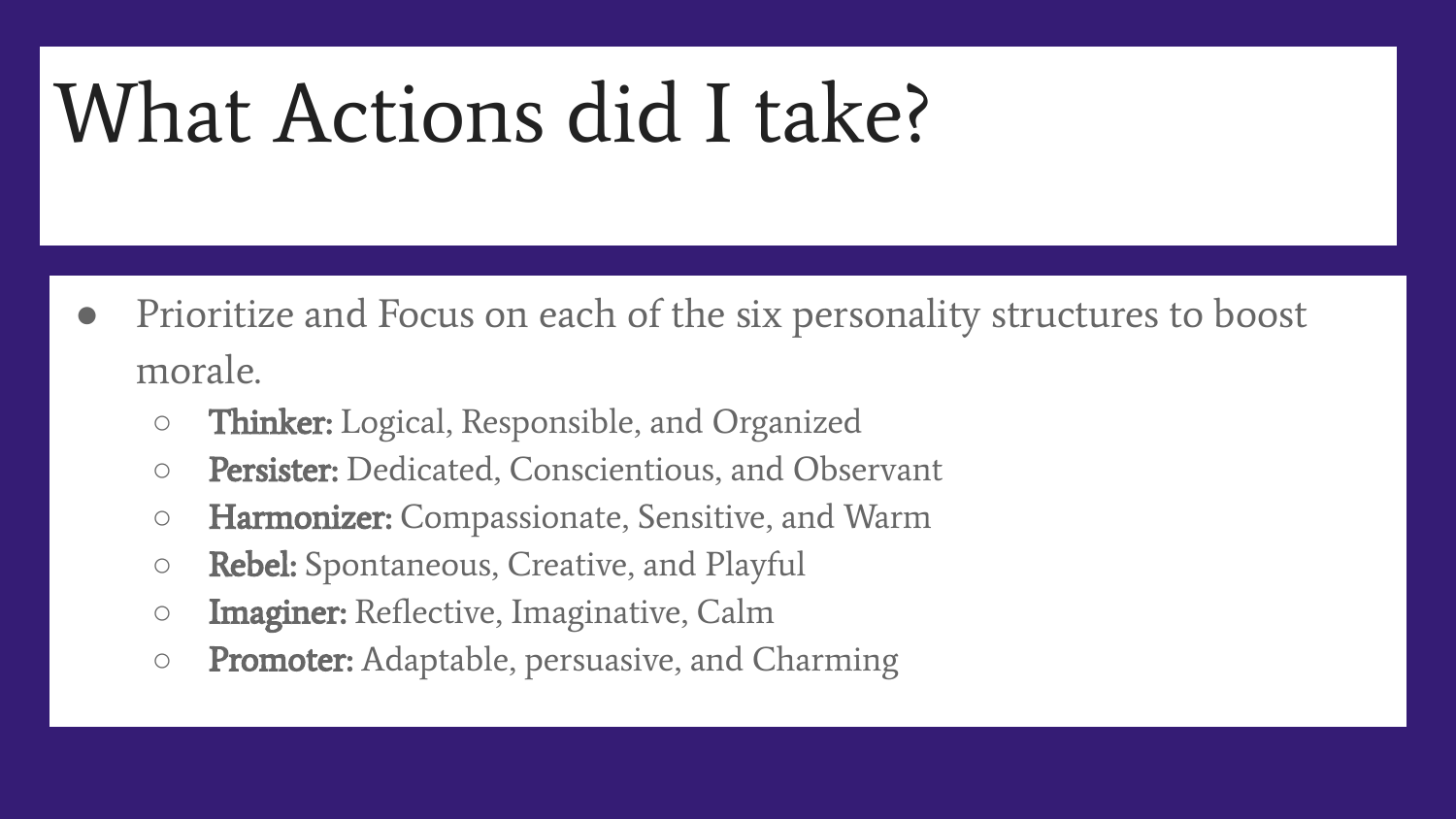#### My Actions: What did I do?? How did I meet the needs of all six personalities?

I felt the need to focus on each of the six personality structures to promote positivity in the building:

- **○** Thinker: PLC's/Data Digs, Organizing PD's Asking for feedback/direction/planning including PD/Field Day (Achievement, Time Structure)
- **Persister:** Subaru AdoptAClassroom (Recognition of Purposeful Work)
- **Harmonizer:** Relax Dress, Thank you notes (Recognition)
- Rebel: Student-Faculty Basketball Game (Contact, Movement, Play)
- Imaginer: PD Teacher Time/Work Time (Solitude/Uninterrupted Time)
- **Promoter:** PD Get to Know, Bulletin Board Competition, Scavenger Hunts (Incidence, Risk, Excitement, Action)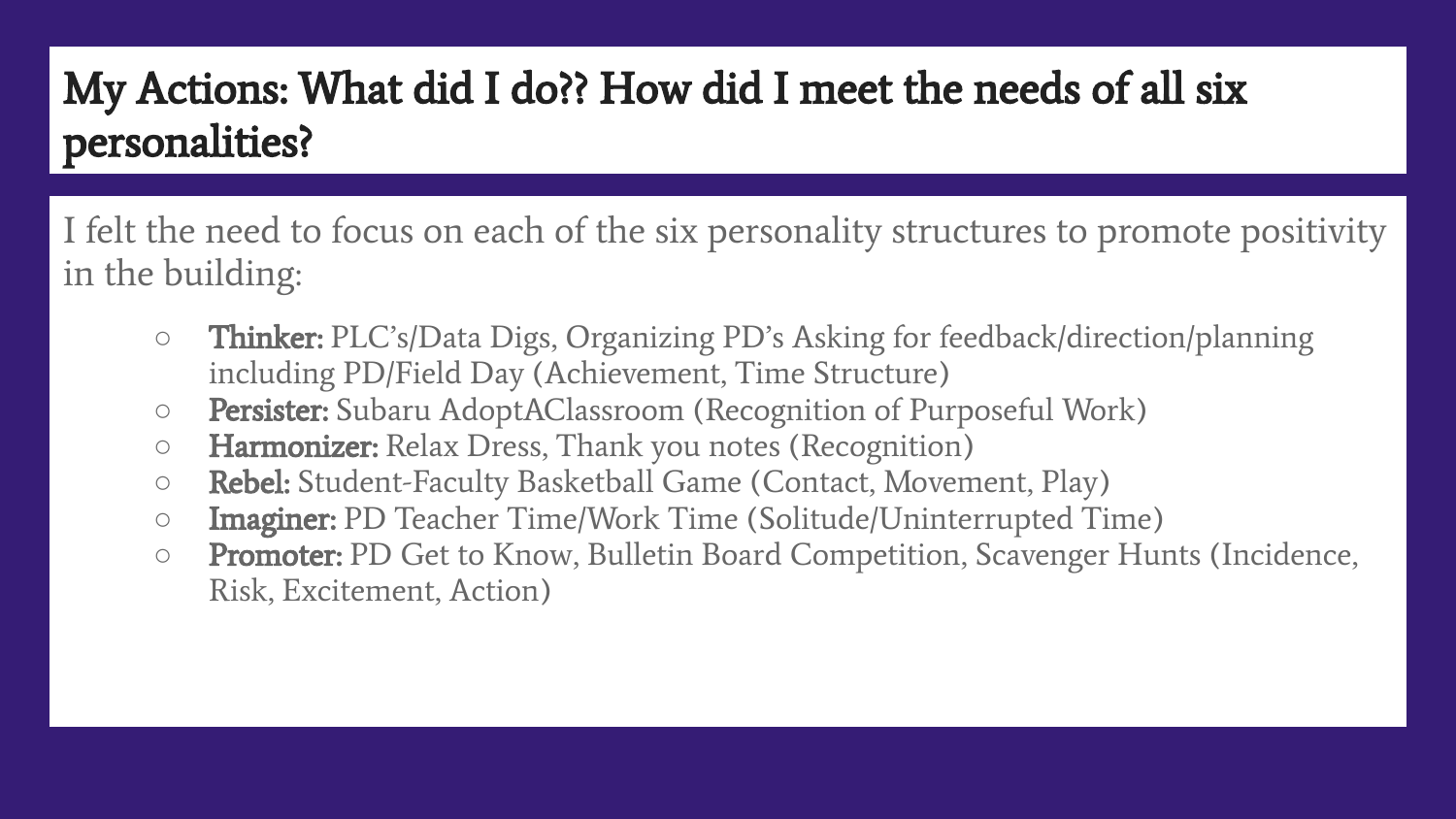## Data Collection

Google Sheet to chart time, date, action, personality structure, and feedback given.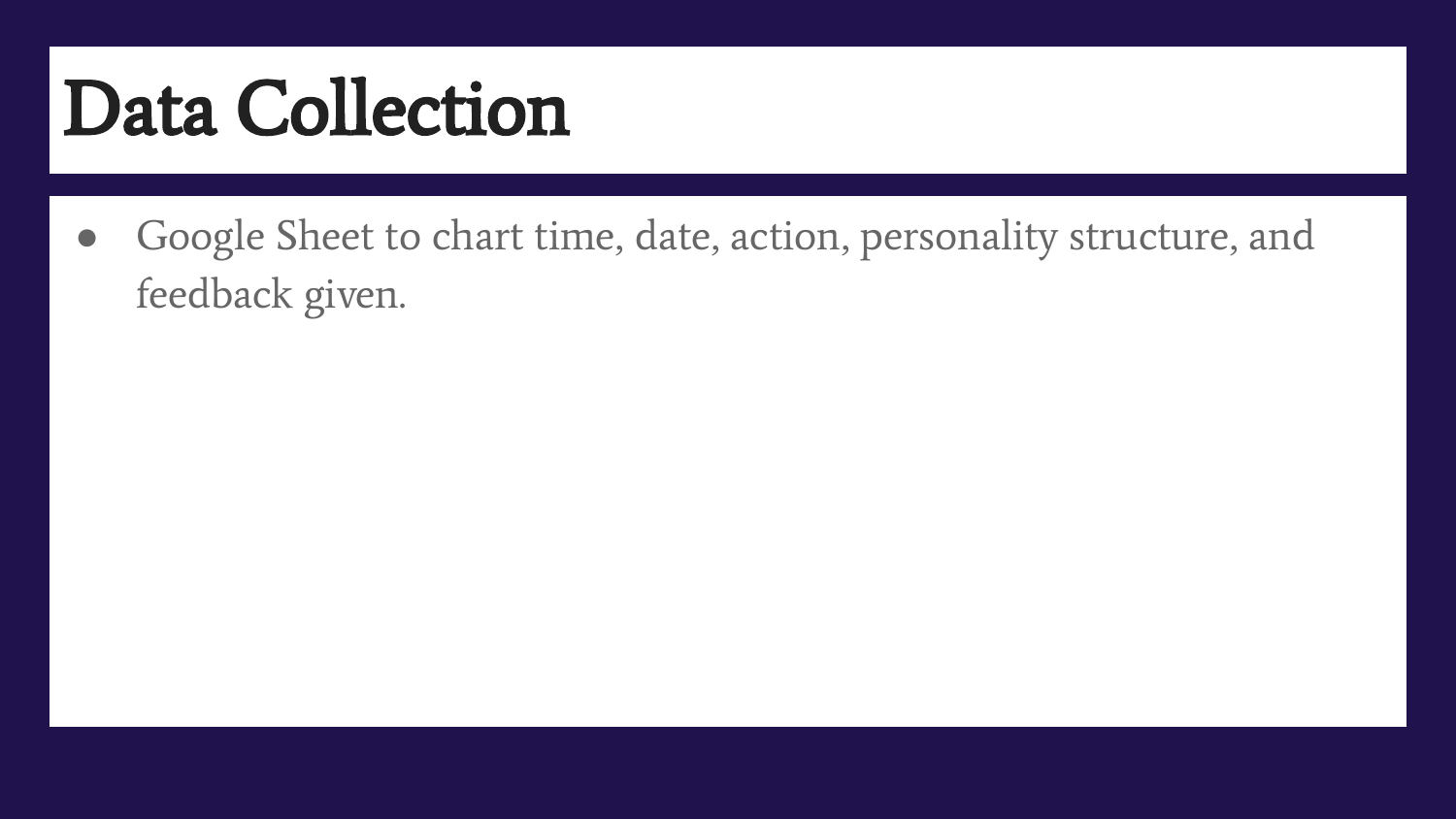## Data

|                 |                              | <b>Personality</b> | <b>(Teacher Initial) Positive</b>                      |
|-----------------|------------------------------|--------------------|--------------------------------------------------------|
| Date            | <b>Action</b>                | <b>Structure</b>   | <b>Interactions/Follow up</b>                          |
| 2/22/22         | AdoptAClassroom              | Persister          | HH 2/22, KS 2/22, MK 2/22, LD 2/22, CB 2/22, KC 2/22   |
| 2/23/22         | <b>PLC Data Digs</b>         | Thinker            | RM 2/23, RM 2/23, TS 2/23, VA 2/23, CW 2/24, AB 2/24   |
| 2/24/22         | <b>Planning PD</b>           | Thinker            | RM 2/23, RM 2/23, TS 2/23, VA 2/23, CW 2/24, AB 2/24   |
| 2/25/22         | <b>Bulletin Boards</b>       | Promoter           | KT 2/25, CB, 2/25, AC 2/25, TS 2/25, SH 2/25, AS 2/25  |
| 3/3/22          | <b>Teacher Time</b>          | Imaginer           | CB 3/3, JA 3/3, KC 3/3, AS 3/3, LP 3/3, HB 3/3, SF 3/3 |
|                 |                              |                    | MH 3/10, KT 3/10, NM 3/10, TW 3/10, LW 3/11, SG 3/11,  |
| 3/10/22         | PD Know Each Other           | Promoter           | TC 3/11, HW 3/11                                       |
|                 | Thank you notes, Jeans       |                    | LM 3/21, SH 3/21, DJ 3/21, AH 3/22, GG 3/23, VA 3/23,  |
| 3/21/22-3/24/22 | Pass                         | Harmonizer         | MH 3/24, KB 3/24                                       |
|                 |                              |                    | LD 3/25, CB 3/25, LT 3/25, CR 3/25, TC 3/25, AH, 3/25, |
|                 | <b>Student-Faculty BBall</b> |                    | LB 3/25, TU 3/25, GR 3/25, MJ 3/25, KP 3/25, JM 3/25,  |
| 3/25/22         | Game                         | <b>Rebel</b>       | <b>TS 3/25</b>                                         |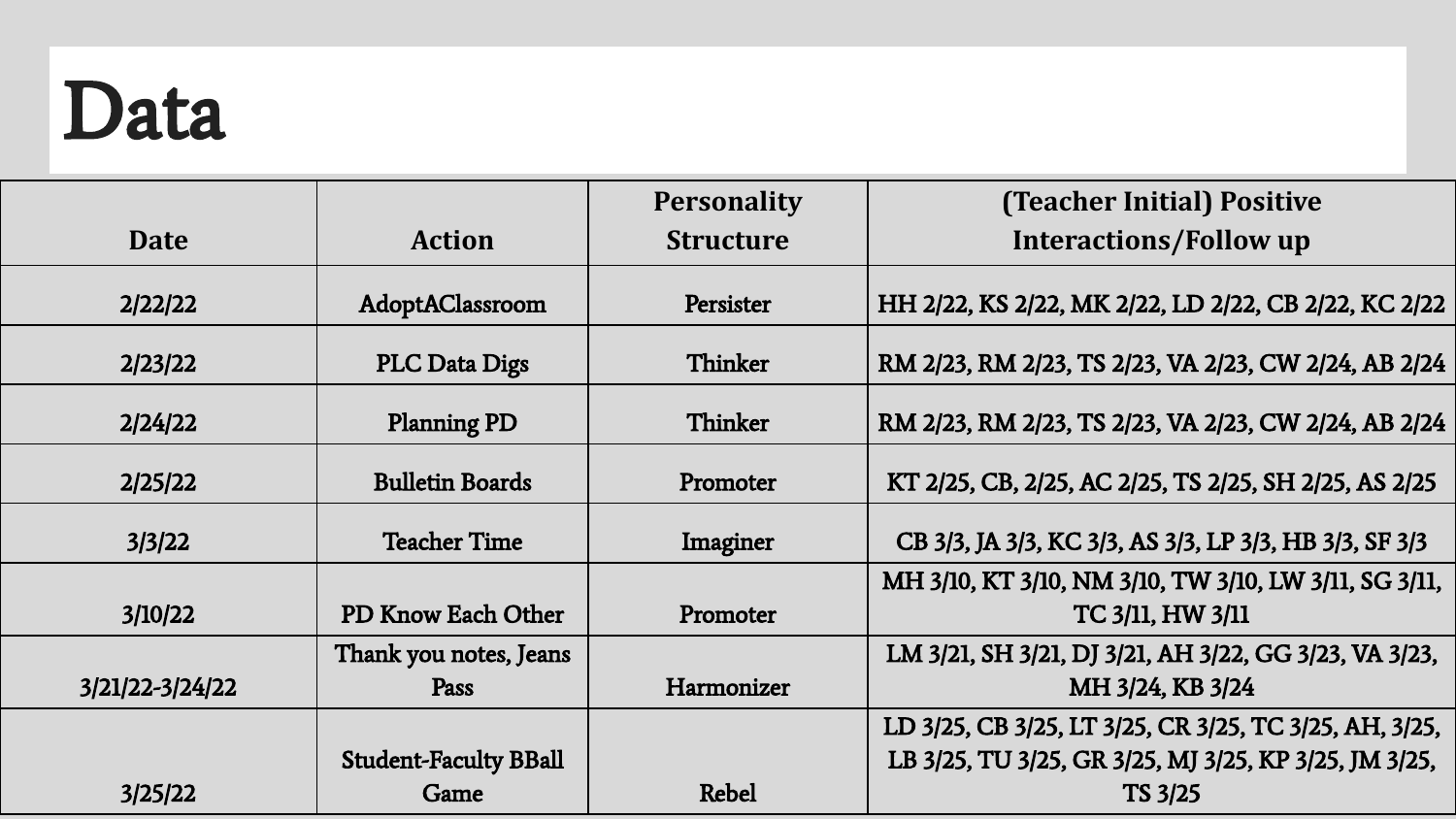# My Discoveries

- My teachers and staff appreciate being recognized and valued for the contributions to our school.
- It is easy to overlook groups of teachers and staff.
- I needed to make a conscious effort to not overlook any groups of personalities in the building.
- Going through the daily routine of running a building is challenging and easy to get away from making the well-being of teachers and staff a priority.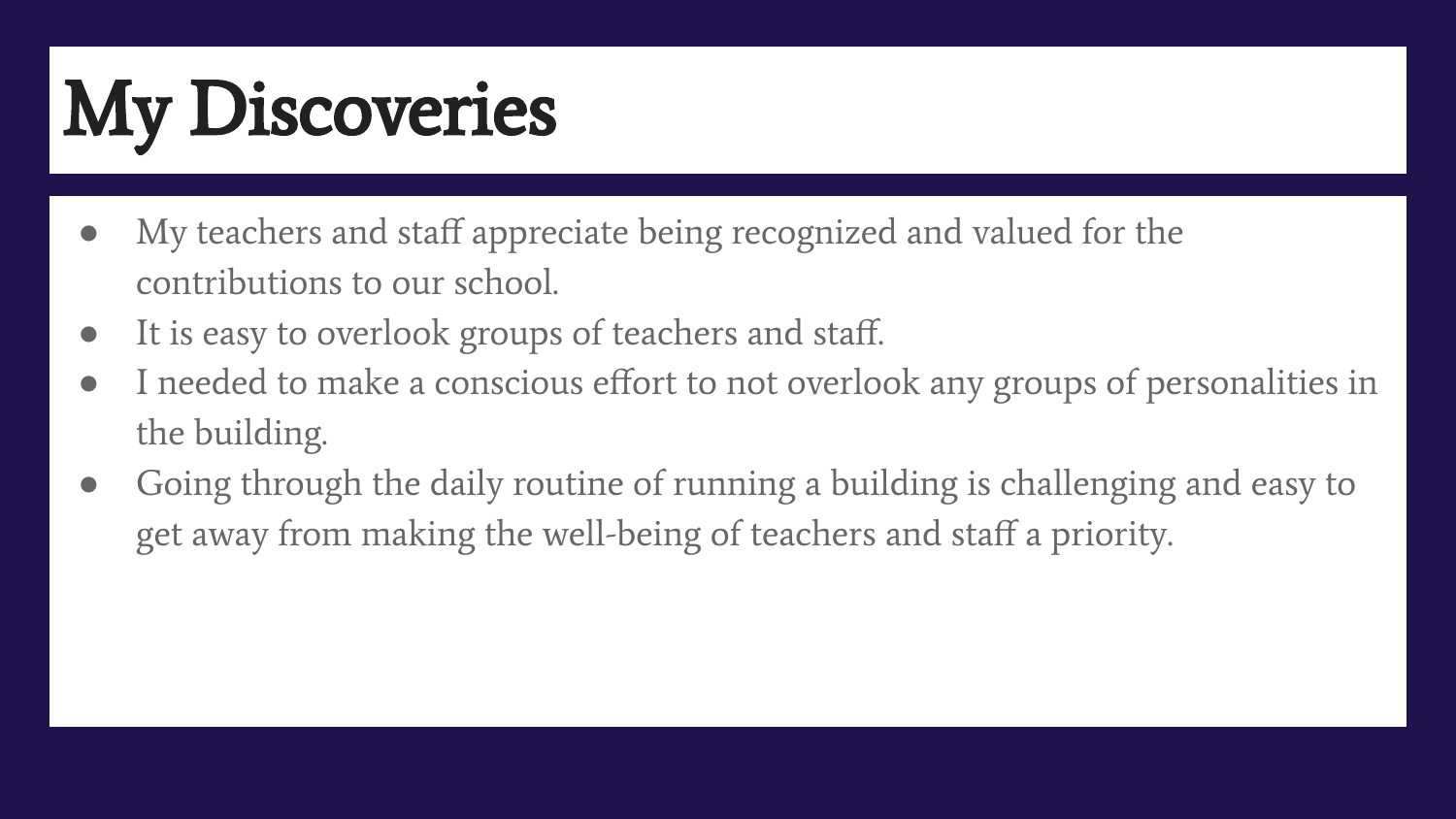# Where am I heading next?

- Prioritize my time in order to make my staff and teachers a priority
- Make sure to include all six personality types when building staff morale
- Continue to look for feedback from staff that what is being done is working to BOOST Morale!!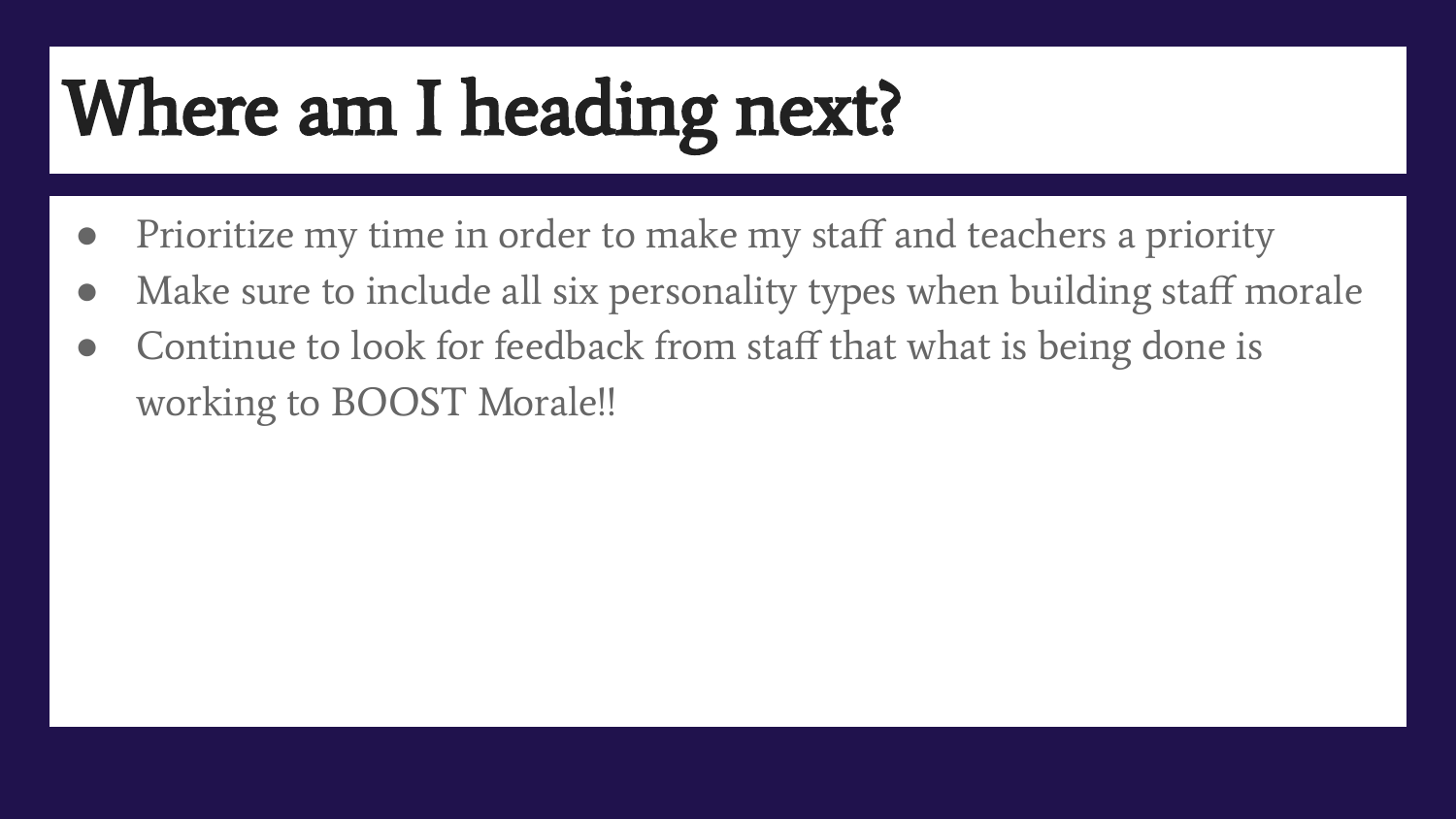# Bibliography

Regier, Nate (2020). Seeing People Through: Unleash Your Leadership Potential with the Process Communication Model. Oakland, CA: Berrett-Koehler Publishers. Inc.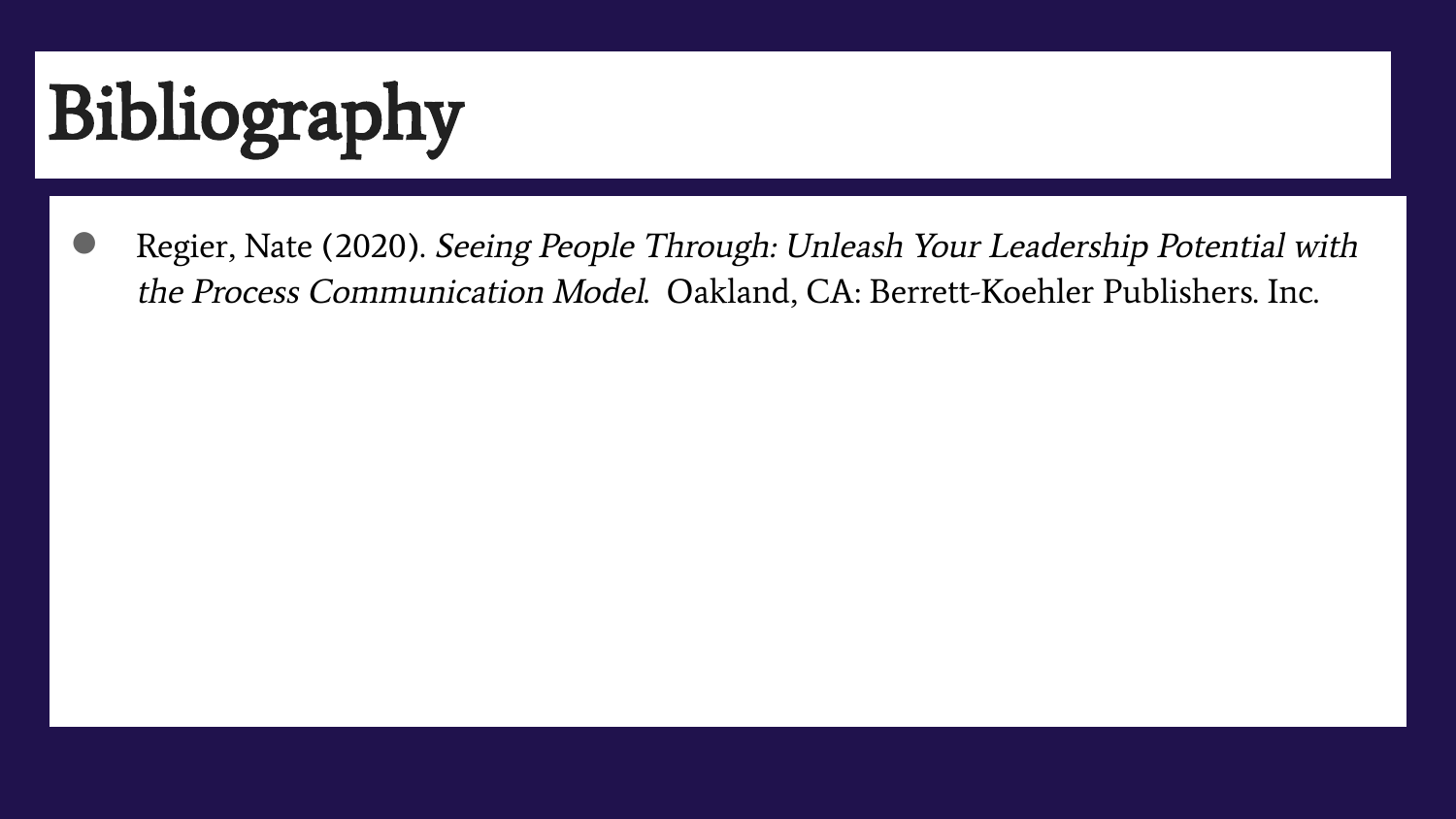**Principal Name**: Nicholas Petralia **School Name**: Salk Elementary School **Principal's Email Contact**: npetralia@mvsc.k12.in.us

I wanted to focus on the staff and building a positive morale in the building. Morale in the building has faded as a result of the mental fatigue and challenges presented by the COVID pandemic. Therefore, the purpose of my action inquiry was to BOOST staff morale.

With this purpose, I wondered if using the Platinum Rule would boost staff morale and impact the culture of the building.

I made a point to focus on each of the six personality structures according to the PCM Model.

- 1. **Thinker:** PLC's/Data Digs, Organizing PD's Asking for feedback/direction/planning including PD/Field Day (Achievement, Time Structure)
- 2. **Persister:** Subaru AdoptAClassroom (Recognition of Purposeful Work)
- 3. **Harmonizer:** Gift Exchange, Relax Dress, Thank you notes (Recognition)
- 4. **Rebel:** Student-Faculty Basketball Game (Contact, Movement, Play)
- 5. **Imaginer:** PD Teacher Time/Work Time (Solitude/Uninterrupted Time)
- 6. **Promoter:** PD Get to Know, Bulletin Board Competition, Scavenger Hunts (Incidence, Risk, Excitement, Action)

When a specific action was taken I took notes in Google Sheets. I then used the same Google Sheet to see if there was positive or negative feedback given from staff and teacher.

|         |                        | <b>Personality</b> | <b>(Teacher Initial) Positive</b>    |
|---------|------------------------|--------------------|--------------------------------------|
| Date    | <b>Action</b>          | <b>Structure</b>   | <b>Interactions/Follow up</b>        |
|         | AdoptAClassroo         |                    | HH 2/22, KS 2/22, MK 2/22, LD        |
| 2/22/22 | m                      | Persister          | 2/22, CB 2/22, KC 2/22               |
|         |                        |                    | RM 2/23, RM 2/23, TS 2/23, VA        |
| 2/23/22 | <b>PLC Data Digs</b>   | Thinker            | 2/23, CW 2/24, AB 2/24               |
|         |                        |                    | RM 2/23, RM 2/23, TS 2/23, VA        |
| 2/24/22 | <b>Planning PD</b>     | Thinker            | 2/23, CW 2/24, AB 2/24               |
| 2/25/22 | <b>Bulletin Boards</b> | Promoter           | KT 2/25, CB, 2/25, AC 2/25, TS 2/25, |